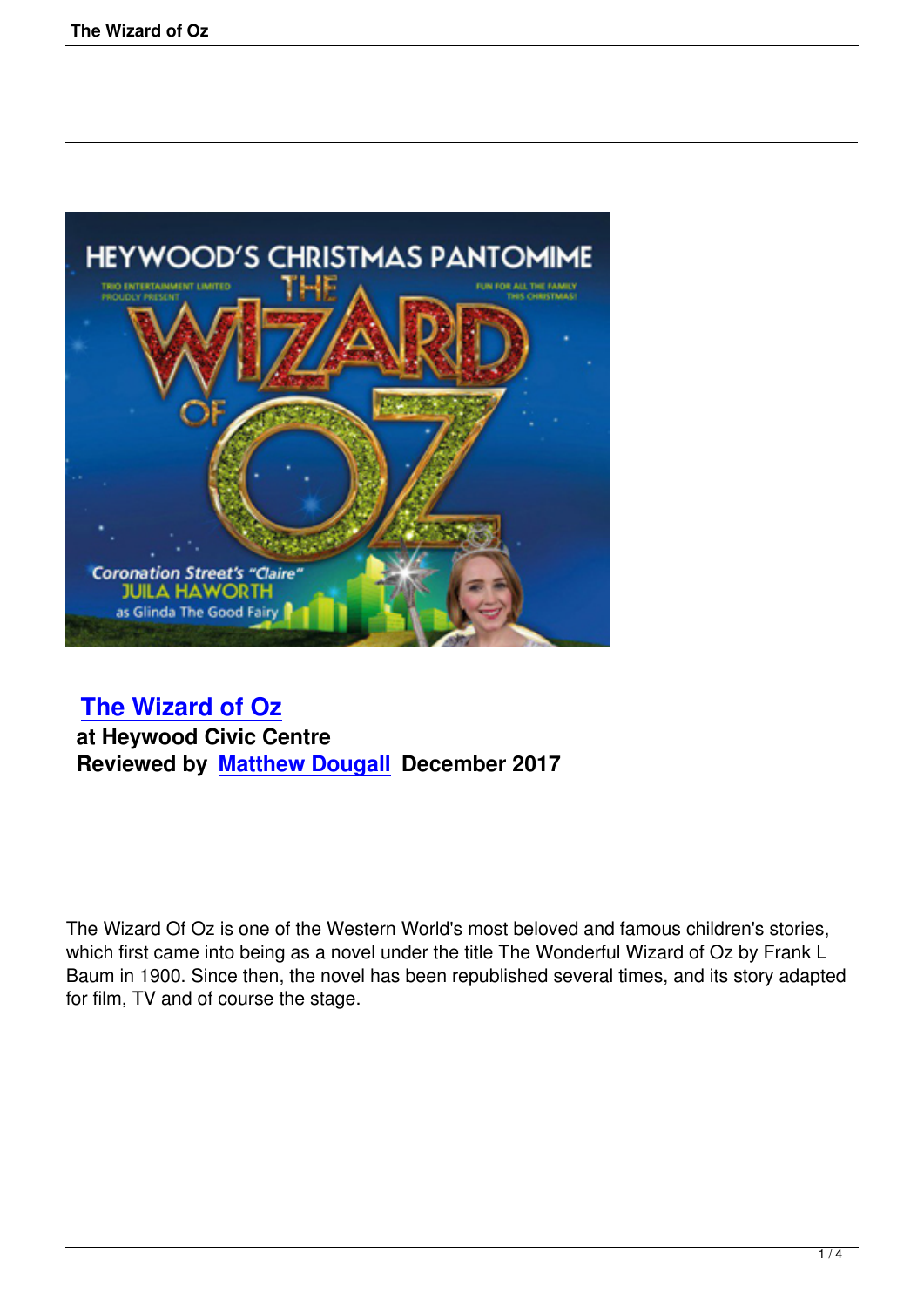It is however, only the second time that yours truly has ever seen this story performed as a pantomime - another famous, traditional and child friendly form of entertainment. You would think therefore that the two would go hand in glove. The first time I saw this combination was an utter disaster, and so, I am extremely happy to relate that Trio Entertainment's panto version was indeed traditional, family friendly, and true pantomime. Oh yes it was!

Sadly I have some issues with the adaptation by Liam Mellor, simply because too much of the story was left for us to fill in ourselves. This, for someone who already knows the story is fine; but the target audience for this show more than probably don't, and so we needed the story to be told either by narrative or action. There was no tornado, and we didn't see Dorothy or her house fly through the sky. We had no idea that the scene immediately following Kansas was The Land of Oz, and we didn't see the dead witch under the house - a child had to go off stage to bring on the red slippers. There was no yellow brick road. So the 4 companions were travelling to the Emerald City using what? Their own intuition it seemed.

The gates to the city and inside the Wizard's chamber was exactly the same set, and therefore confusing. We were not told and never understood why Dorothy suddenly walks off stage and enters with an empty bucket and throws the 'contents' of the empty bucket at The Wicked Witch who immediately starts to scream and then disappear in a cloud of pyrotechnical smoke. None of these things, and others, were explained (or at least not sufficiently and at the right time!), and so a prior knowledge of the story was necessary.

However, none of that diminishes the energy and talent of the cast. For my money, the most consummate performer this evening was undoubtedly **Victoria Roberts**. Her classic, interactive and spot-on interpretation of The Wicked Witch of the West, and her excellently measured cameo of the Kansas harridan Esme, were superb, and worthy of the West End.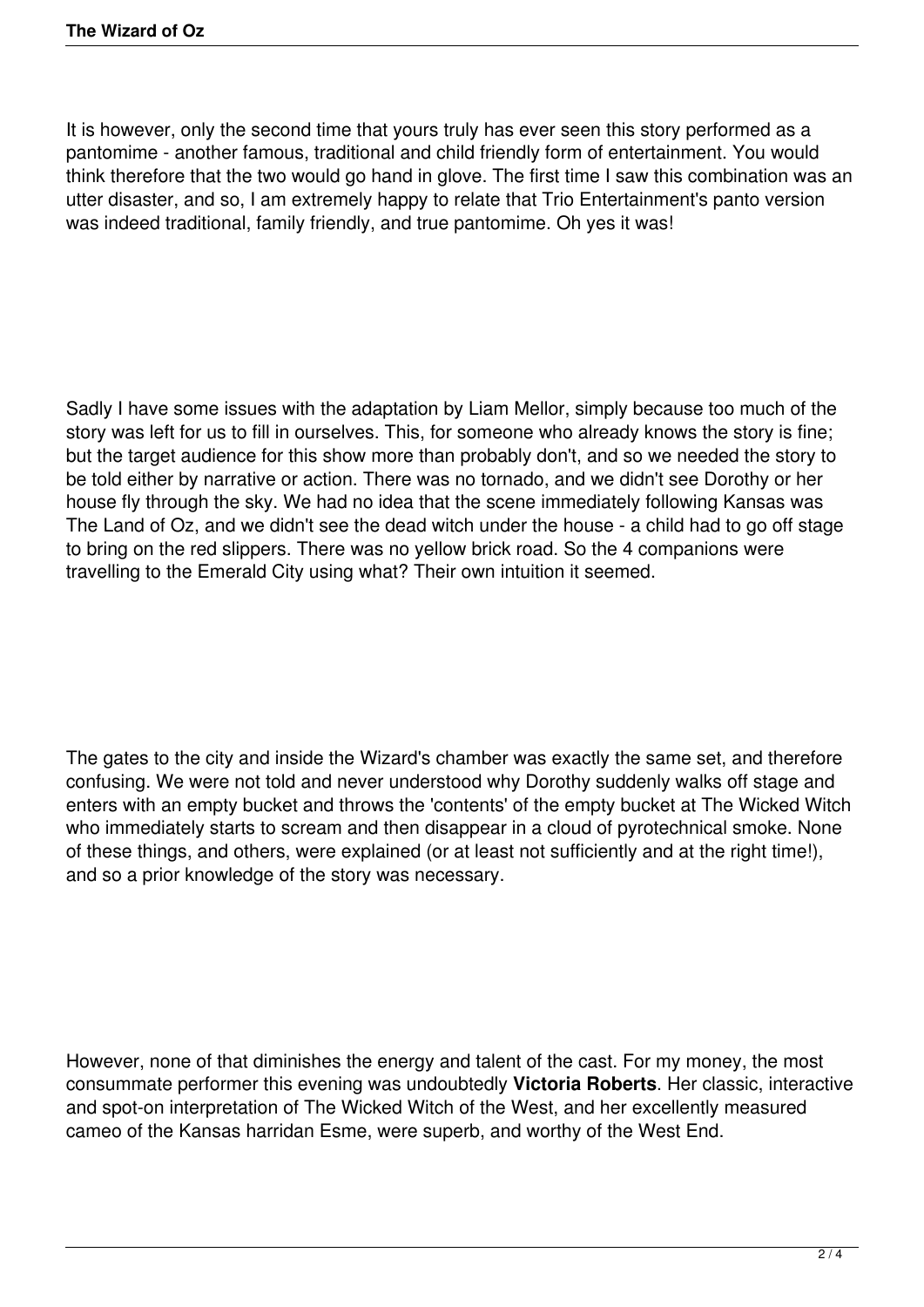Coming in at a close second was **Lauren Ramsey** who was much underused this evening as Dorothy. It was obvious that she was a triple-threat and yet sadly was never really given the opportunity to showcase her dancing talents. Her lovely singing voice was pleasant and sonorous and her acting, in a part which is usually either portrayed as bland or completely OTT, was given a very genuine and human touch, and it worked very well indeed.

The three stooges of Scarecrow, Tin Man and Lion were all also excellently cast, and their individual characters came through and shone. **Mike Smith** as The Scarecrow was personable with cheeky Northern charm as he chatted to and reacted with the audience, and his self-effacing comedy, and the fact that he didn't take any of it seriously won the children over, and some of the adults too. **James**

## **Edgington**

was a very likeable Tin Man with a lovely singing voice, and

## **Jordan Kennedy**

, the smallest of the three, for obvious comedic reasons which were never really fully developed, made for a rather loveable and cuddly, cowardly Lion. Again, I loved the Elvis 'King' of the jungle idea, this worked superbly, but was never carried through. It seemed that the director,

## **James Williams**

, had many great ideas but simply didn't cohere any of them or continue them through from beginning to end.

Unfortunately it was the same with the accents in this show. We started with most of the cast speaking in American accents of one variety or another, which is exactly as it should have been since the action was in Kansas. Hickory, Dickory and Doc, (another great idea which never materialised!) three farm hands who become the Lion, Tin Man and Scarecrow were good here, and showed a different side to their characters and acting abilities. Well, two out of the three did. Smith was exactly the same, and still spoke with his northern comedy accent. Once we arrived in Oz, then this gave licence to the whole company to change their accents as they seemed fit. The worst offender here was **Liam Halewood** who played Faramant, The Gatekeeper. We went from US drawl to Liverpudlian incorporating everything in between! He did prove to have a competent singing voice and be an impressive majorette however.